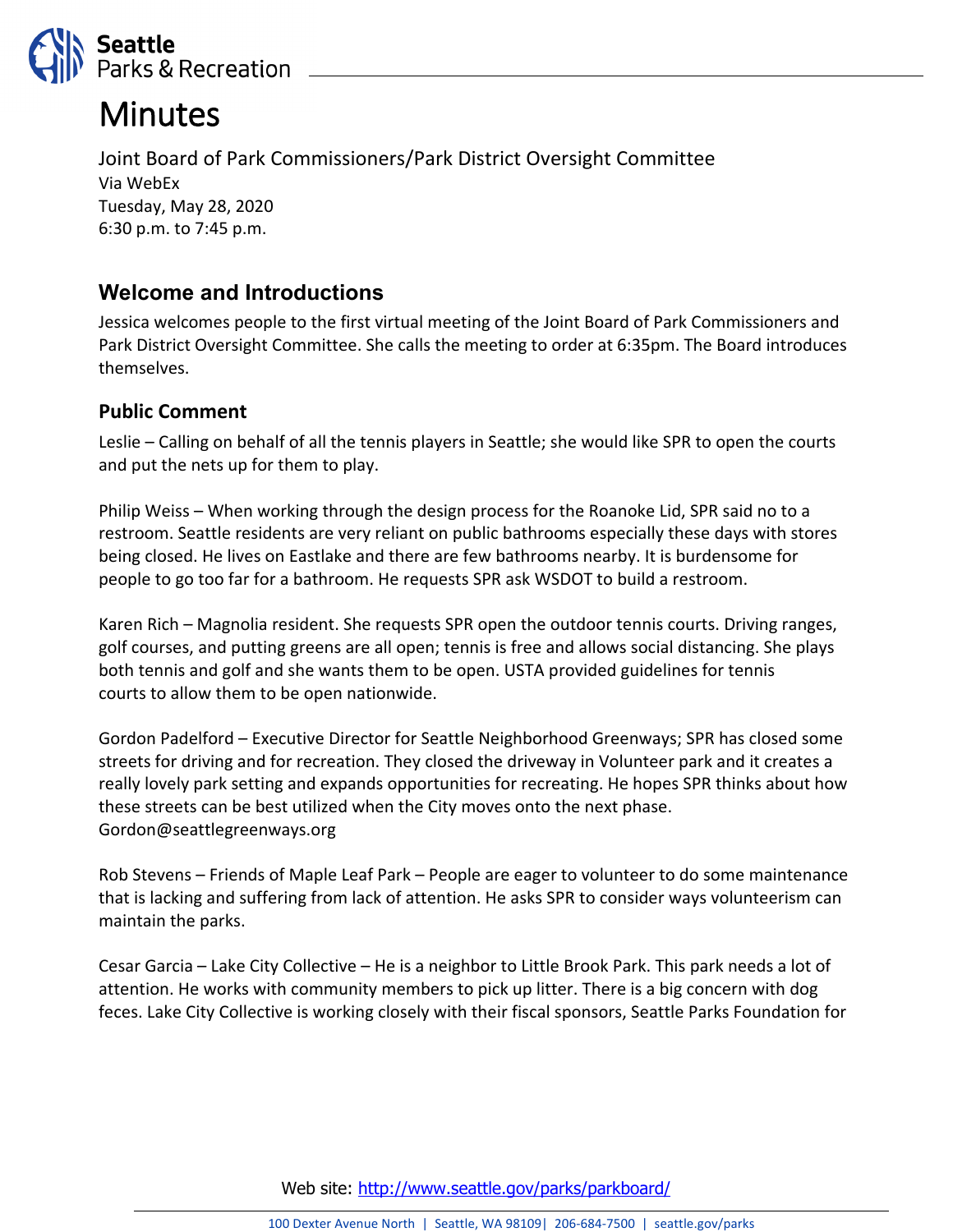community visioning for this park. He asks for the Board and Jesús' support in making this park work for the community.

Jesús responds to the public comment.

- SPR is working hard to provide access while not creating situations that would jeopardize the health of our city. He wants to ensure that SPR does not do anything to mitigate the ability for the city to open up again.
- Complying with the Governor's orders and are looking at the rules regarding outdoor tennis courts.

• Volunteer events – Many people help SPR with maintenance and other things and SPR absolutely appreciates this. SPR is guided by the Stay Healthy, Stay home order and the phases will inform how these activities can be unfolded.

• Philip Weiss, SPR will follow up with you on this project. Jesús agrees there is a need for restrooms in Seattle. Currently, 226 public restrooms are available now. There is a need to find the right balance between having them available and needing to be able to maintain them.

• Neighborhood Greenways – This is an exciting opportunity for SPR.

SPR meets weekly with SDOT Director to figure out how to increase open space and recreation opportunities.

• Little Brook Park – SPR staff will get more of an understanding and work with them to find a solution.

## **Superintendent's Update**

Jesús Aguirre, Superintendent, Seattle Parks and Recreation

#### Superintendent's Presentation: SPR Pandemic Response

Immediately before this emergency began, SPR finished the strategic planning process and were about to start financial planning for Park District and 2021-2022 budget. SPR is managing a new parks and recreation system and trying to find a balance knowing the physical and mental health benefits are important but following the Governor's orders is important too.

Jesús provides a quick overview of the pandemic response timeline.

SPR started by closing programs to high risk groups, as more health information came in, the indoor facilities closed. Then, SPR closed high touch areas that caused people to convene and created unsafe situations. SPR opened a couple of homeless shelters, to create more space for residents of existing shelters at Garfield and Miller. In May, opened a shelter for youth at SW Teen Life Center. SPR closed a couple of the big regional parks for Easter weekend to avoid crowding and encourage folks to visit one of their neighborhood parks.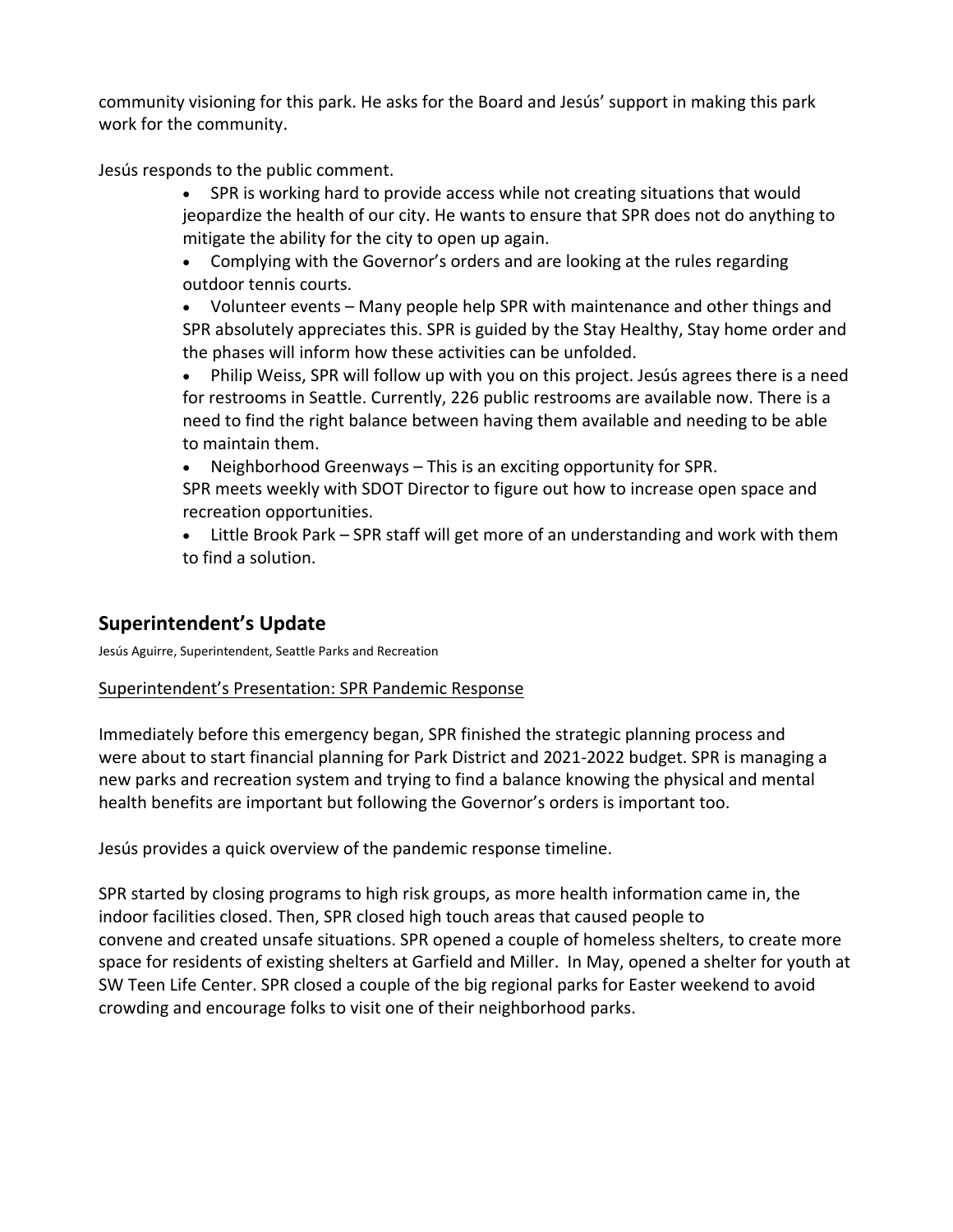SPR started Social Distance Ambassador program, which builds on the Parks Concierge program to provide data on some of our parks and provide reminders to folks about social distancing. Recently, SPR started closing parks at 8pm to mitigate sedentary activities.

SPR activated already existing Continuity of Operations Plan in response to Covid-19. SPR is doing Mission Essential Functions. For SPR this meant supporting emergency food programs, childcare for essential workers, keeping comfort stations open, shower programs open, and picking up trash.

Several of our own employees were infected and one employee passed away from the virus; staff needed a lot of support.

Performance management went from measuring community center attendance to compliance with social distancing in parks. Proud of staff ability to pivot so quickly.

608 are working from home or working in different positions; 344 staff are on leave due to covid-19.

Closed parking lots at regional parks but are opening ADA only lots. City is rallying around keeping people safe.

Capturing the data to informs decisions moving forward.

Virtual recreation programming and reaching out to participants.

#### **Recent updates**

- Stay at home order extended to May 31
- Golf reopened
- Boat ramps will open soon
- ADA lots open in four regional parks
- Appreciate your patience and understand the frustration but we are working to open in a safe way.

Phased recovery – SPR is relying on Seattle King County Public Health guidelines. SPR is considering equity for sequencing.

SPR has decided some things will remain closed or restricted through the summer. There are a lot of activities that will not be done due to social distancing guidelines and budget shortfalls. Typically, SPR hires many staff during the summer to assist with programming and maintenance during the growing season. SPR will not be hiring summer staff.

Social distancing requirements anticipated.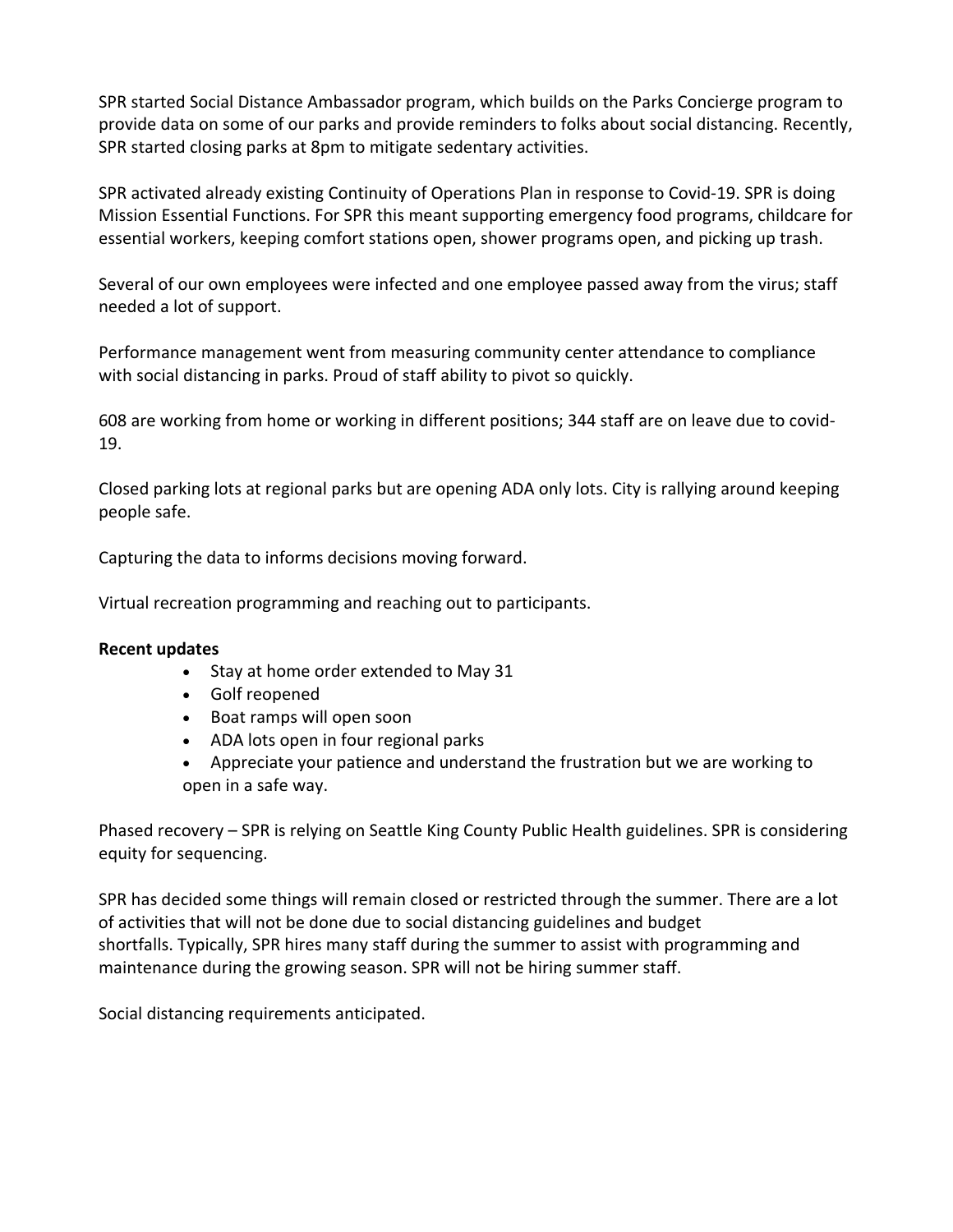#### **Challenges**

Supporting homeless population; the navigation team is still participating; however, the future of the navigation team is uncertain.

Concerned about people gathering on sunny, beautiful days. Safer outdoors but not when everyone is crowding public spaces. Equity driven decision-making and ensuring SPR staff have personal protective equipment.

Learning a lot about telecommuting and technology.

SPR does not know how or what is happening moving forward. SPR follows whatever the State and City tell SPR to do.

Budget driven by revenue from rentals, permitting and programming and this money is dried up.

Supporting SPR partners is a concern – SPR provided rent abatement and deferrals so partner organizations can survive until they return. SPR provided stipends for grants and community-based organizations to keep them afloat until they can get back to work.

Note to SPR staff: This is not easy or ideal. SPR will continue navigating this the best they can. SPR staff step up and do the work. Jesús couldn't be prouder of how the department has stepped up.

#### **Discussion**

Data for crowding: Commissioner Herrera mentions everyone is sticking to the circles that were mowed into the lawn. Social Distancing Ambassadors give assessment about crowding and an estimated head count. Commissioner Herrera hopes SPR continues to find ways for residents to be outside.

Equity and access questions are big for the department, which is why SPR encourages people to stay home and/or stay local.

Commissioner Sivarajan – Could SPR dig a bit more into the equity lens; how was it considered during the process to direct to mission essential work and how will SPR use the equity lens moving forward.

Jesús responds – the Mission Essential Functions were about serving the neediest folks by providing shelter and hygiene access. Superintendent Aguirre is reviewing all of the things SPR does with the guidelines from Public Health. When SPR starts to open more programs, they want to ensure the programs are affordable. Staff called and spoke with scholarship families regarding childcare and ensured they do not need before opening it up to the public.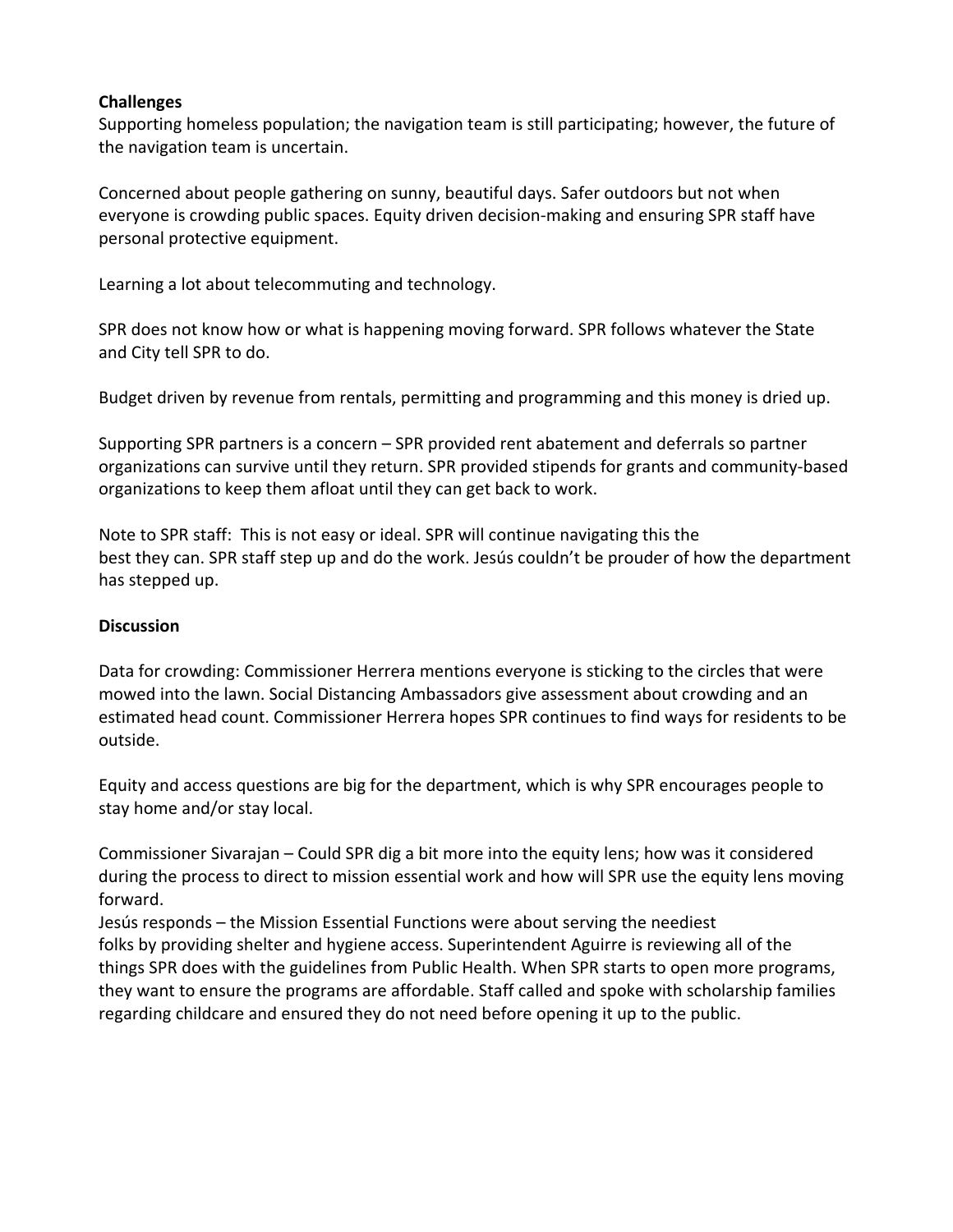Commissioner Watts – What is the internal process and how is SPR connecting with state level feedback and recommendations and how it will be tracked as SPR moves forward through the various phases. What is the connection between different levels of government? What efforts are in place to maximize or minimize public input through this forum and social media. The engagement question and technology piece is huge. SPR is committed to find a format to allow for phone access and the ability to take public testimony. This raises issues about SPR programming. Doubling our commitment to technology and ramping up SPR programming.

Childcare is only offering 1/3 spots during the summer so SPR will serve the neediest first. Open the community centers that have the greatest need.

Commissioner Hundley – He feels for SPR employees with potential layoffs and program cuts; what's the overall philosophy to figure out what to do.

Working on the budget. SPR needs to rebalance the 2020 budget, given huge revenue challenges there is a huge gap there. Looking forward to 2021, it will be a very different approach. The Mayor is working on her budget and it is a significant concern for all the city. SPR will work with communities to communicate decisions. Mayor is committed to keeping staff; the City understand all employees will be needed when this is over.

SPR will not be able to get their economy back up and running if there is another spike in infections.

Commissioner Ramsey – Disruption of capital projects that were underway and what will happen to future capital projects?

SPR has stalled some projects to maintain compliance with the Stay Home Order. Staff redeployed to mission essential functions. Capital projects are funded by taxes and if there is no budget; the focus will be on paying staff. There will be projects put on hold. SPR is very fortunate to have the Park District funding. Revenue fund from general fund is reduced and permits and rentals are gone.

Commissioner McCaffrey is excited about the diversity of questions; everyone has something different to ask. She noticed there are no phone numbers on the signs around the parks and suggests adding a phone number to the signs. Questions around mental health of people being inside; especially with summer coming and the pools and spray parks closed. Kids and families in apartments across the city will need to get out, why not open the spray parks? She wonders if SPR is exploring creative ways to get kids outside and away from screens.

Jesús replies that staff are creative and are thinking of ideas. First, in terms of spray parks and pools, they are not sure how to keep kids away from each other, but the state is giving guidance on